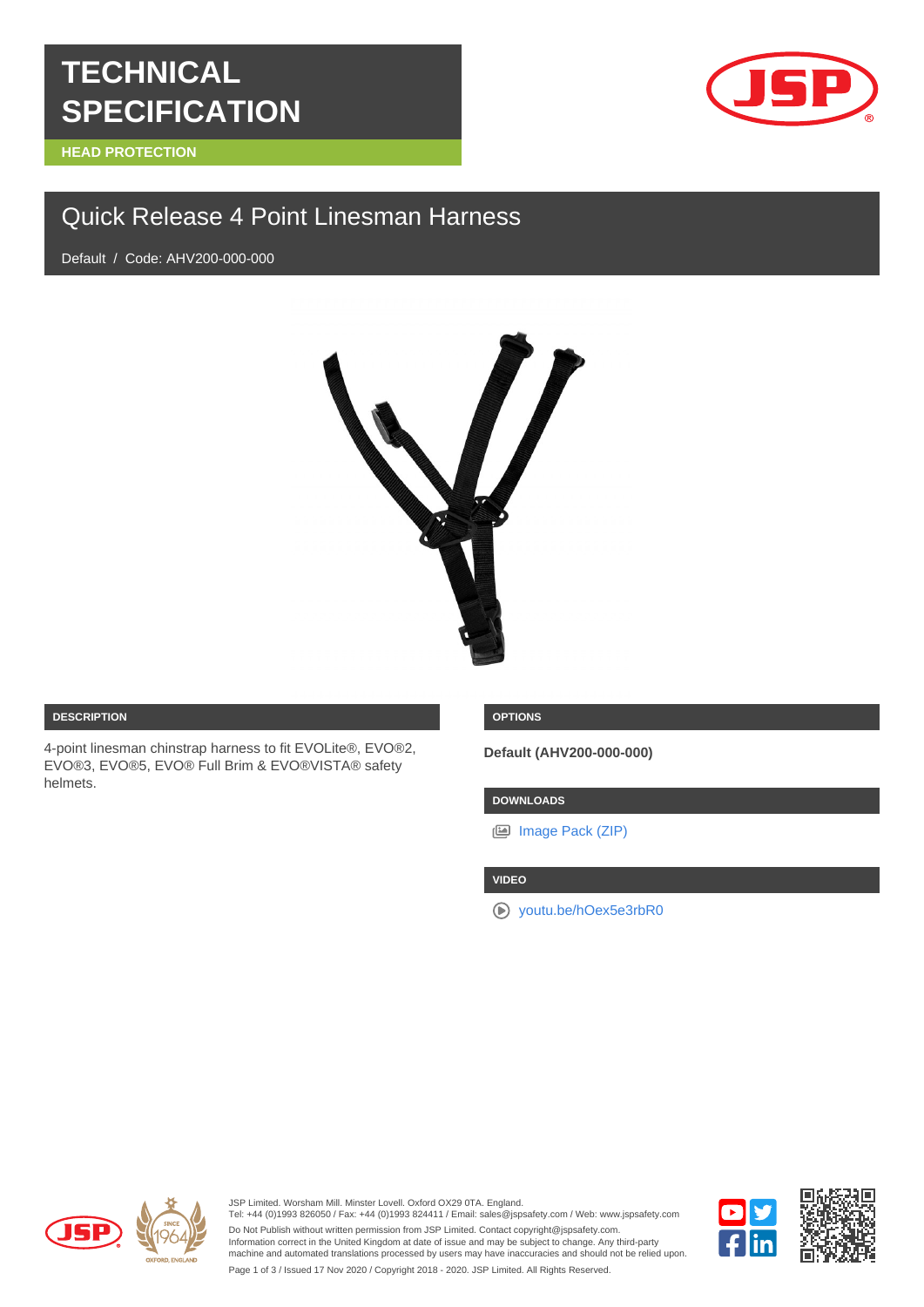#### **COMPATIBLE PRODUCTS**

EVO®2 Badge Vented Slip Ratchet

EVO®2 Mid Peak OneTouch™ Slip Ratchet Non Vented EVO®2 Mid Peak OneTouch™ Slip Ratchet Vented EVO®3 Micro Peak OneTouch™ Slip Ratchet Non Vented EVO®3 Micro Peak OneTouch™ Slip Ratchet Non Vented Linesman

EVO®3 Micro Peak OneTouch™ Slip Ratchet Vented

EVO®3 Micro Peak Revolution® Wheel Ratchet Non Vented EVO®3 Micro Peak Revolution® Wheel Ratchet Non Vented Linesman

EVO®3 Micro Peak Revolution® Wheel Ratchet Vented EVO®3 Mid Peak Revolution® Wheel Ratchet Non Vented EVO®3 Mid Peak OneTouch™ Slip Ratchet Non Vented

EVO®3 Mid Peak OneTouch™ Slip Ratchet Vented

EVO®3 Mid Peak Revolution® Wheel Ratchet Vented

EVO®5 Olympus® Mid Peak Revolution® Wheel Ratchet EVO®5 Olympus® Mid Peak Revolution® Wheel Ratchet Vented

EVO®5 Olympus® Mid Peak Revolution® Wheel Ratchet Vented Linesman

EVO® 6161 Full Brim Wheel Ratchet

EVO® VISTAlens® Micro Peak Revolution®Wheel Ratchet Non Vented

EVO® VISTAlens® Micro Peak Revolution®Wheel Ratchet Linesman

EVO® VISTAlens® Micro Peak Revolution® Wheel Ratchet Vented

EVO® VISTAlens® Micro Peak Revolution®Wheel Ratchet Vented CR2

EVO® VISTAlens® Micro Peak Revolution®Wheel Ratchet Vented Special Badge Holder with Lamp Bracket

EVO® VISTAshield® Micro Peak Revolution® Wheel Ratchet Non Vented

EVO® VISTAshield® Micro Peak Revolution® Wheel Ratchet Vented

EVO® VISTAshield® Micro Peak Revolution® Wheel Ratchet Vented Linesman CR2 Special Badge Holder with Lamp Bracket

EVO® VISTAshield® Micro Peak Revolution® Wheel Ratchet Vented Linesman Special Badge Holder with Lamp Bracket EVOGuard®M Forestry Helmet Systems

EVOLite® Micro Peak OneTouch™ Slip Ratchet Non Vented

EVOLite® Micro Peak OneTouch™ Slip Ratchet Non Vented Linesman

EVOLite® Micro Peak OneTouch™ Slip Ratchet Vented

EVOLite® Micro Peak Revolution® Wheel Ratchet Non Vented

EVOLite® Micro Peak Revolution® Wheel Ratchet Non Vented Linesman

EVOLite® Micro Peak Revolution® Wheel Ratchet Vented

EVOLite® Micro Peak Revolution® Wheel Ratchet Vented Linesman

#### **SAFETY STANDARDS**

EN 397

# **SPECIFICATIONS**



**RANGE**

**EAD ACCESSORIES**



JSP Limited. Worsham Mill. Minster Lovell. Oxford OX29 0TA. England. Tel: +44 (0)1993 826050 / Fax: +44 (0)1993 824411 / Email: sales@jspsafety.com / Web: www.jspsafety.com Do Not Publish without written permission from JSP Limited. Contact copyright@jspsafety.com. Information correct in the United Kingdom at date of issue and may be subject to change. Any third-party machine and automated translations processed by users may have inaccuracies and should not be relied upon. Page 2 of 3 / Issued 17 Nov 2020 / Copyright 2018 - 2020. JSP Limited. All Rights Reserved.